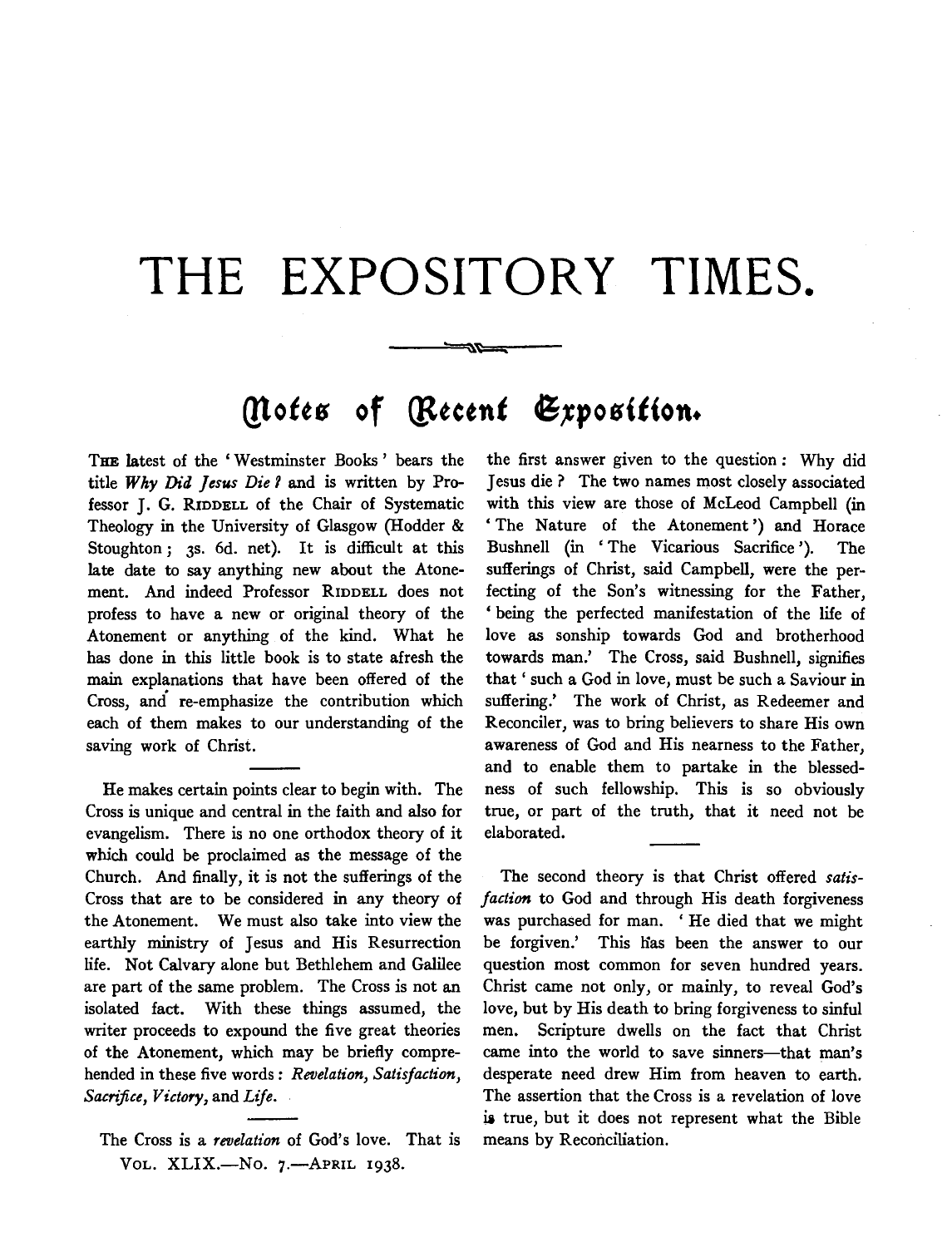Dr. Vincent Taylor in his study of the Passionsayings of our Lord holds that in all Jesus said and taught ' there is nothing to suggest that His object in dying was so to confront men with the untiring love of God that through penitence and contrition they should be brought to love and trust Him in return.' The Cross is redemptive in the sense that the pardon of our sins depends upon Christ's death. If God and man are to be reconciled it cannot be by the simple expedient of ignoring sin but only by overcoming it. The Cross is not merely a revelation, it is a mighty work. This view has been so fully and repeatedly presented in Dr. Denney's well-known books that it is not necessary to expound it further.

The third answer is *sacrifice.* This thought is no less important than those of revelation and satisfaction. It has been maintained that during the first four or five centuries, till Augustine, the Church remained true to the Biblical view of sacrifice as fundamental in Atonement, and that only misunderstandings of this doctrine have prevented its wider acceptance. Brunner is among those who agree that ' the ritual idea ' of the Cross as an expiatory sacrifice intended to remove some obstacle which has come between God and man is necessary. It is also contended that only in the conception of sacrifice can the Incarnation, the Cross, the Resurrection, and the Ascension be truly linked together in their inseparable unity. We must not be guilty of ' the fatal identification between sacrifice and death.'

It is to be remembered that the sufferings of Christ-the anguish borne in His death-are not themselves a sufficient clue to the meaning of the Cross. The sufferings are not the Atonement. The sacrifice of Jesus is obedience vested in that act, at once inward and outward, in which He gave the life needed by the Father's reconciling will. It is not the shedding of blood at Calvary but the spirit underlying and expressed in the sacrifice that gave it all its worth. And the sacrifice is the offering which Christ, as the representative of man, presents to the Father on his behalf. It is through this surrendered life, this offered sacrifice, that men are perfectly reconciled to God and know that their every sin may be forgiven. And it is everywhere emphasized that the sacrifice is made by God. ' God was in Christ . . . God was behind the sacrifice ; indeed, He was within it.'

The fourth word is *victory.* It is a familiar fact that before Anselm the current idea of the death of Christ was that it was a ransom paid to the Devil. This was accepted unquestioningly for nine hundred years. It seemed a crude idea. At the same time nothing lasts for nine hundred years without containing some truth and substance. And Bishop Aulen in his recent book, 'Christus Victor,' asks us to return to what he calls the ' classic ' view of the Atonement. Not in its bizarre form, of course, but to a view of the Cross as God's victory over evil. The question really is, what opposition to God's purpose had to be overcome in the redemption of mankind and how the divine victory was won. In other words, the primary concern is with the conflict fought out for the sake of humanity, in which Christ is the great protagonist, and only secondarily with the questions of revelation, satisfaction, or sacrifice.

This sense of a spiritual warfare, as the truest characteristic of the work of Christ, and of His achievement on man's behaI'f, was, it is held, the distinctive note of the Early Church's teaching, and ought never to be forgotten. The idea of a ransom paid to Satan was only an inadequate attempt to express the far-reaching truth that the doctrine of Atonement must be presented in dramatic form, and that conflict and victory are at the heart of reconciliation. Threatening the welfare of the human race there appears an array of hostile forces of all kinds, material and spiritual. From the tyranny of these Christ sets His followers free, and, in the triumph of the Cross, He vindicates the divine purpose and routs the enemies of God and man.

The final word is *life.* Ten years ago Nicolas Berdyaev, a Russian thinker exiled in Paris, dealt with the problem of ' Redemption and Evil ' in a book translated under the title ' Freedom and the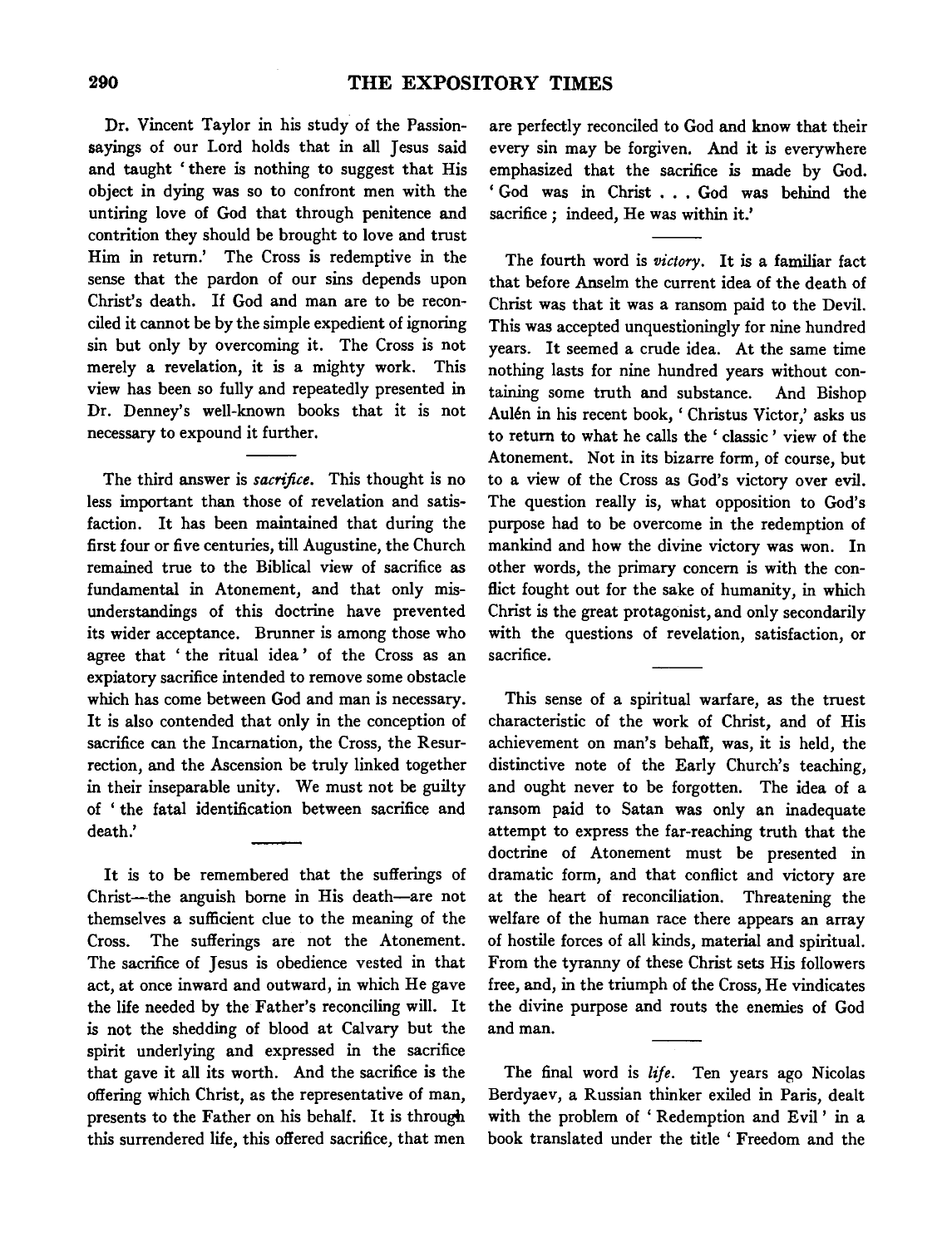Spirit,' in which he finds a clue to the meaning of Reconciliation in the indwelling and transforming presence of Christ with men. The main theme is that of a spiritual union between the believer and his Lord. The possibility of new life for men is the outcome of Christ's Incarnation, of His Death and Resurrection, through the operation of the Holy Spirit. Instead of the yearning for deliverance, we should speak of the search after the higher life and the transfiguring of all creation.

Many are saved, it is said, not *by* Christ but *in*  Christ, in the new spiritual race which Christ began, in the new nature, in the new spiritual life. That is the truth emphasized in the view quoted above. And its value is obvious. It is, for example, a safeguard against a tendency to regard the death of Jesus as a transaction, wrought out between the Father and the Son, of which men remain spectators, though their fate may depend on the issue. Even so orthodox a theologian as Professor H. R. Mackintosh could write : ' By making union with Christ central and determinative in this matter of forgiveness and its conditions, we do justice to a spiritual instinct which declares that by no possibility can we be saved outside ourselves.'

Professor RIDDELL's summing up is an interesting one. He points out that every one of these theories contains part of the truth, though be does not attempt to put them together into a whole! Nor does he say clearly *what* is the gospel of Christ's death that we are to present to men inside or outside the Church. He also points out, with some originality, that all these theories are found in Scripture, and that we find the same variousness in Christian piety-witness the hymns. There are many doorways into the Holy Place. 'We stand before a manifold, which nevertheless is a great, unity.'

Can the ideas associated with the kingdom of God, the Son of Man, and the Lord's Supper, be treated legitimately so as to form a uniform conception ? This plainly was the belief of the late Rudolf *Ono,* and now that his great work, *Reich Gottes und Menschensohn* (1934), has been translated into English, it is possible for a much larger circle of readers to follow his arguments and estimate their importance.

The translation, *The Kingdom of God and the Son of Man,* is reviewed later in the present number of THE EXPOSITORY TIMES, and we take the opportunity of referring also to the review of the original German edition in Vol. XLVI. 282 f. Here, it is sufficient to illustrate OTTo's leading ideas.

OTTO maintains that the common belief that Jesus brings the kingdom is completely foreign to Jesus Himself. 'On the contrary,' he says, 'the kingdom brings him with it' (p. 103). His own activity lies in, and is carried forward by, the tidal wave of the victory of God Himself over Satan. This is implied in the words of Jesus: 'I saw Satan fall from Heaven like lightning,' a saying which has been preserved almost by a miracle, since ' it contradicts all the later Christology.' It is in the power of the divine victory that Jesus works by the finger of God, that is, 'with dynamis, exousia, charis, charisma,' and His charismatic activity is ' nothing other and nothing less than the coming of the kingdom itself' (p. 104).

' He does not bring the kingdom, but he himself, according to the most certain of his utterances, is in his actions the personal manifestation of the inbreaking divine power' (p. 104). 'His person and work were part of a comprehensive redemptive event, which broke in with him and which he called the coming and actual arrival of the kingdom of God.'

The bearing of such a view on the Person of Jesus is obviously close. In the submission of OTTo, He cannot be a rabbi who uttered maxims and gained disciples, and was only later elevated to the miraculous sphere. ' He knew himself to be a part and an organ of the eschatological order itself, which was pressing in to save. Thereby he was lifted above John and every one earlier. He was the eschatological saviour. Only thus understood are all his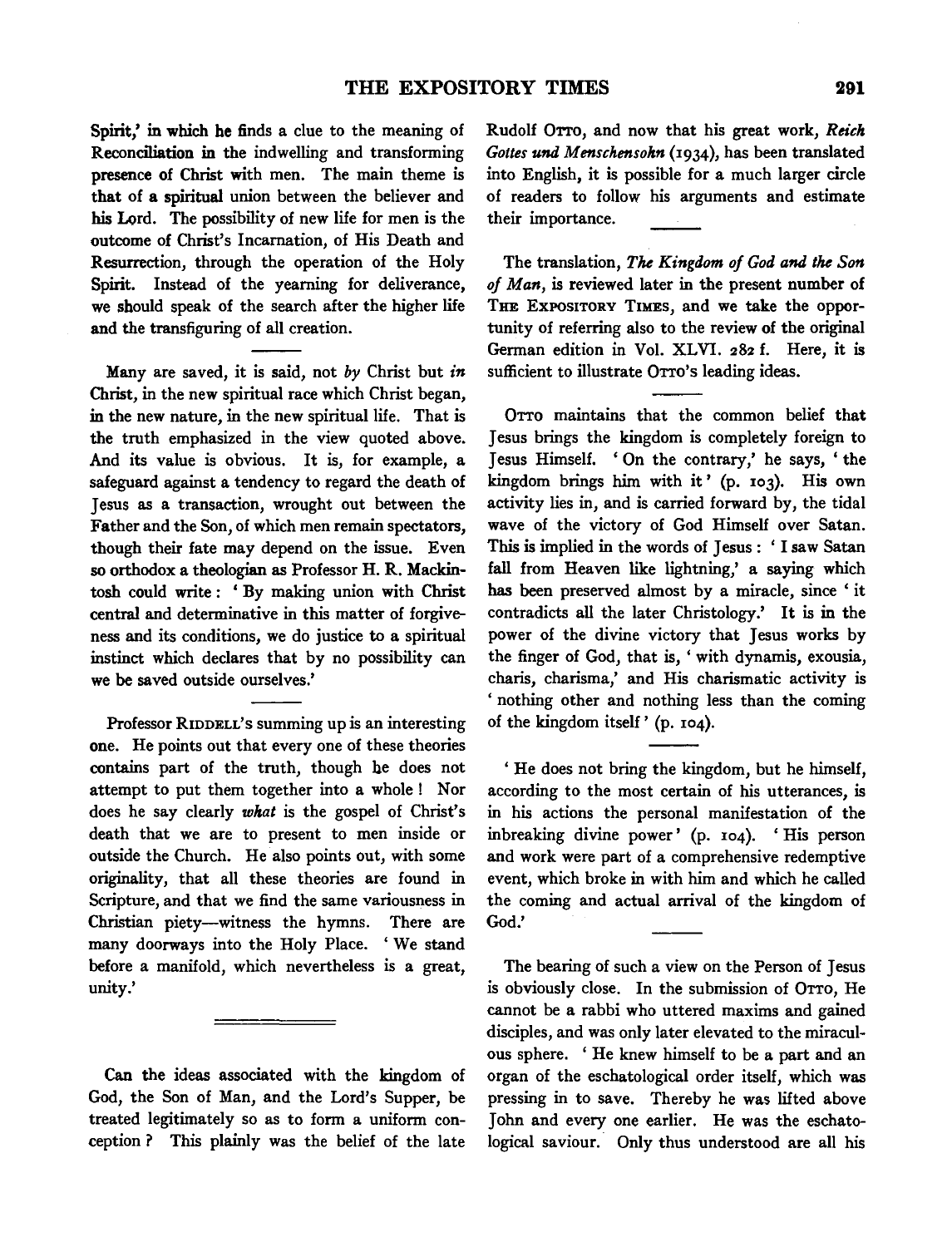deeds and words seen against their right background and in their true meaning' (p. 107). The clue to this belief is to be found in the Book of Enoch, for though Jesus was not an apocalyptist, He was dependent upon apocalyptic tradition.

It is an arresting suggestion to be told that the Son of Man in the Book of Enoch is a soteriological figure, and that, in this respect, he is like the Servant of God in Second Isaiah. ' Fundamentally different though this Servant of God is from Enoch they have it in common that, in both, a preacher of the approaching eschatological order walks upon earth and is himself predestined to eschatological dignity. A further common feature is that both determined Jesus' world of thought' (p. 218). OTTO is convinced that the belief which Jesus held concerning His Person is ' a clear synthesis of the Son of Man and Isaiah's Servant of God' (p. 252).

In discussions of this kind it is obviously impossible to stop short of the work of Christ. OTTO recognizes that Jesus offered no theory of atonement. ' He simply expressed the idea that, by the humble and voluntary surrender of life on the part of the Son of Man, the many would gain what the disciples of the Servant of God had gained by the suffering of their master, viz. the possibility of entering as reconciled individuals into a *berith* of God, which inheriting the kingdom of God made possible and assured to them ' (p. 260). In this is revealed the significance of the procedure of Jesus at the Last Supper ; ' it was an eschatological and regal act of the Son of Man, who was also the atoning, suffering Servant of God.'

Why is it that at the moment there is a marked tendency to emphasize the importance of the Supper in connexion with the Atonement ? It is certainly not to be explained by a willingness to rest in the externals of religion rather than to press on into the inner courts. The very reverse is true ; and it is significant that the emphasis is most marked in the contributions of New Testament scholars with reference to the sayings of Jesus. Christ's action at the Supper, as OTTO sees it, is more than a mere prediction of His suffering as the Son of Man and Servant of God; ' it was an acted, anticipatory prediction by representation *;* even more was it the gift of a share in the power of the thing represented, viz. in the atoning power of the broken Christ' (p. 304). Naturally, to a Roman Catholic scholar, like August Arnold, this is not an adequate description of the Supper ; since, while recognizing the One Sacrifice in the Death of Christ, he prefers to see in the Eucharist the sacrificial Passover Meal of the New Covenant. Orro's conception is rather that of 'a feast upon a sacrifice,' although he emphasizes strongly, in view of Lk 2229, the Covenant-associations of the Supper, and the opportunity which it gives of entering into the redeeming act of Christ.

We have said enough to indicate the stimulating character of OTTo's work. It should be added, however, that it is a challenge as well as a stimulus. There are many places in the argument where the discerning reader will pause and ask questions. OTTO is very much on his guard against the spectre of later developments, and is ready to say : ' Here the theology of the Church is beginning to press in.' He thinks that the later Christology displaced that of Christ Himself, and that later sacramental teaching obscured the connexion of the Supper with the death of Christ. In the end, therefore, OTTO brings us to the vital question in present-day discussions.: ' To what extent is later Christianity rooted in the teaching and action of Jesus Himself ? ' We believe that he leaves us with too sharp a breach between the beginnings and the end of the long process; but, in any case, and this is of the highest importance, the beginnings, in OTTO'S discussion, are not the bleak colourless affirmations of the so-called Liberal Theology, but rich and productive regions out of which Pauline Christianity and the later Catholic Church arose as by an inevitable and legitimate process.

The new psychology is not generally regarded as an ally of religion, and least of all of the Christian faith. By its analysis of the low and brutish origin of human emotions and impulses it would seem to

\_\_\_\_\_\_\_\_\_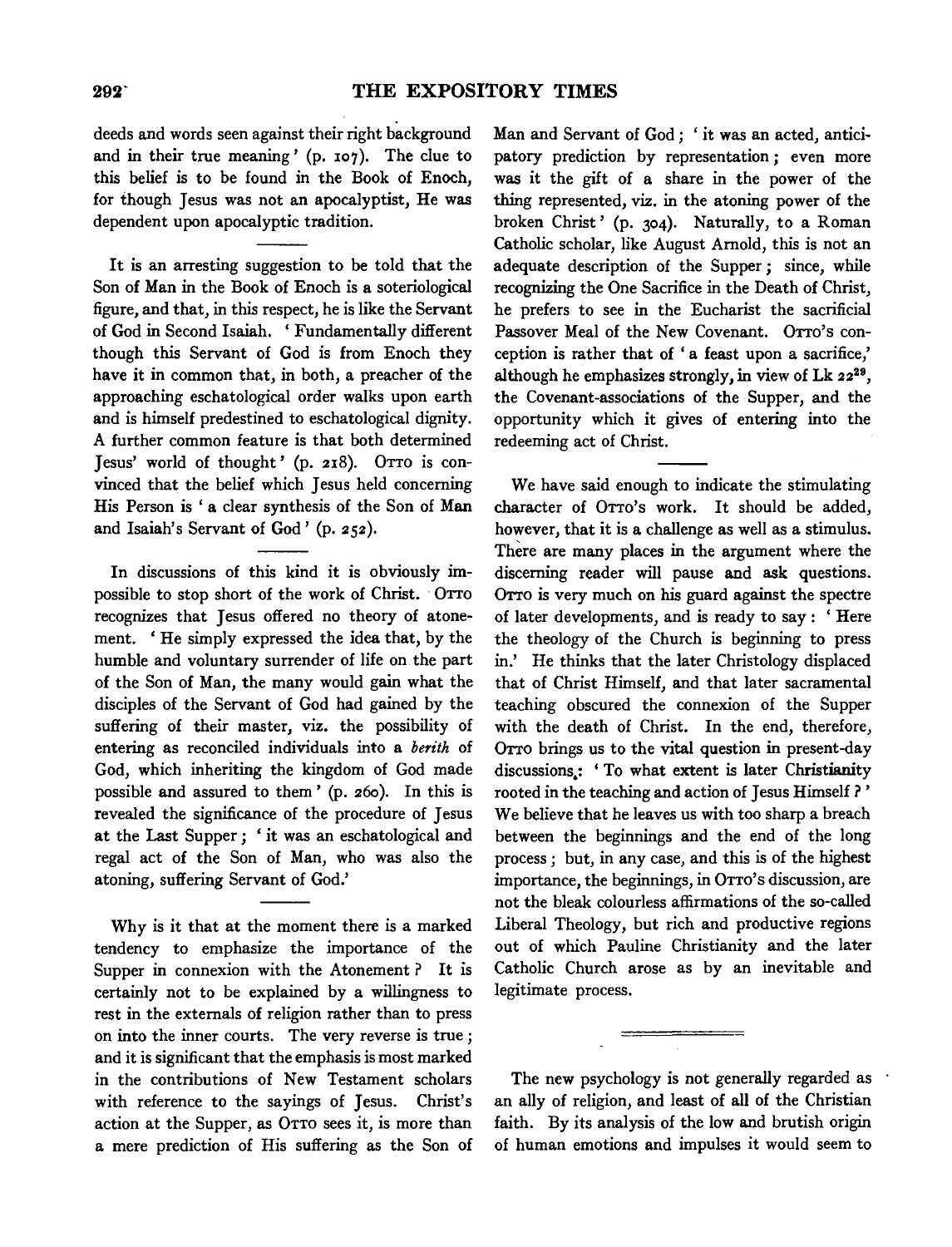deny the divine in man and to cut him off from contact with a higher world. Indeed, some of its chief exponents have expressly denied the reality of that· higher world, and have explained away man's belief in it as sheer illusion.

On the other hand, however, the serious student of the new psychology is struck with curious resemblances to what one may call Biblical psychology. In its analysis of human nature the new psychology does not treat evil lightly. On the contrary, it finds a deep corruption which penetrates far down into the unconscious, and it uses language reminiscent of the doctrine of original sin. It also declares that man needs to be profoundly changed if he is to overcome his inhibitions and neuroses and attain to self-confidence and settled peace. It cannot tell by what power that change is to be wrought. Here it is weakest, but it does point, somewhat vaguely perhaps, in the direction of the Christian solution.

It is therefore possible to interpret the new psychology as, at least in a negative sort of way, a *preparatio evangelica,* and in wise Christian hands it may be made a schoolmaster leading men to Christ. This is a point of view which is taken in *The Achievement of Personality,* by Miss Grace STUART, M.A., B.Litt. (S.C.M.; 5s. net), and is there set forth in an interesting and impressive way.

The three outstanding names in the field of the new psychology are Freud, Jung, and Adler. They differ in their diagnosis of the master passions, but they are at one in their view of the grave disorder within man's soul and of the general unsatisfactoriness of human behaviour. 'For Jung modern man has become merely neurotic. Freud sees men asking themselves whether this fragment (of progress in the regulation of human affairs) that has been acquired by culture is indeed worth defending at all. . . . It is hardly surprising that nervous breakdowns are common, and that neurasthenia, or nerve fatigue, is the most significant disease of the age.' The inner man, in a word, is a machine which has broken down, and needs repair if it is to work smoothly and efficiently. Some very thorough reorganization of the personality is

required, not only of the conscious mind and will, but also of the deep emotional forces which, untrained and unharnessed, may make havoc of mind and will and effort.

All the manifold powers and emotions of the soul must be built into a system, and brought under the control of some all-inclusive and master sentiment which shall maintain them in harmony and harness their energies to the highest uses. McDougall has described this supreme sentiment as ' a system of instinctive-emotional dispositions centred about one supreme object. . . . What should that object be ? Clearly it should be the universe as a perfected system, as the full realization of the Good, the Beautiful, and the True. Thinking in terms of personality, or on the analogy of personality, one would say that the object is a personal or superpersonal God.'

In Freud's psychology the deepest instinct in man is a need for love. By his use of the term libido with its gross associations, and of sexual , terminology in general, he has laid himself open to misunderstanding and to just criticism, but there is much truth in his view. He pictures the undisciplined ego as profoundly selfish, pursuing its ends with ruthless disregard for the good of others. Presently in its self-seeking it comes up against a hard world which will not give way, and then the bitterness of frustrated desire may lead to a neurosis. ' People fall ill of a neurosis when the possibility of satisfaction for the libido is removed from themthey fall in consequence of a frustration.' What way of escape is there from this unhappy clash of desires ? Freud recognizes that the libido or craving for love has in itself a germ of hope. It is the sentiment which binds groups and communities into one. So the libido must somehow escape from the prison-house of self and go outwards in love to others. Turned in upon self in narcissism, or self-love, it is a death principle : turned out to an object beyond itself, it is a principle of life. ' The new psychology, discovering here a law of life, has perhaps reaffirmed an old statement that " the wages of sin is death," giving to the words sin and death a connotation intelligible to the modern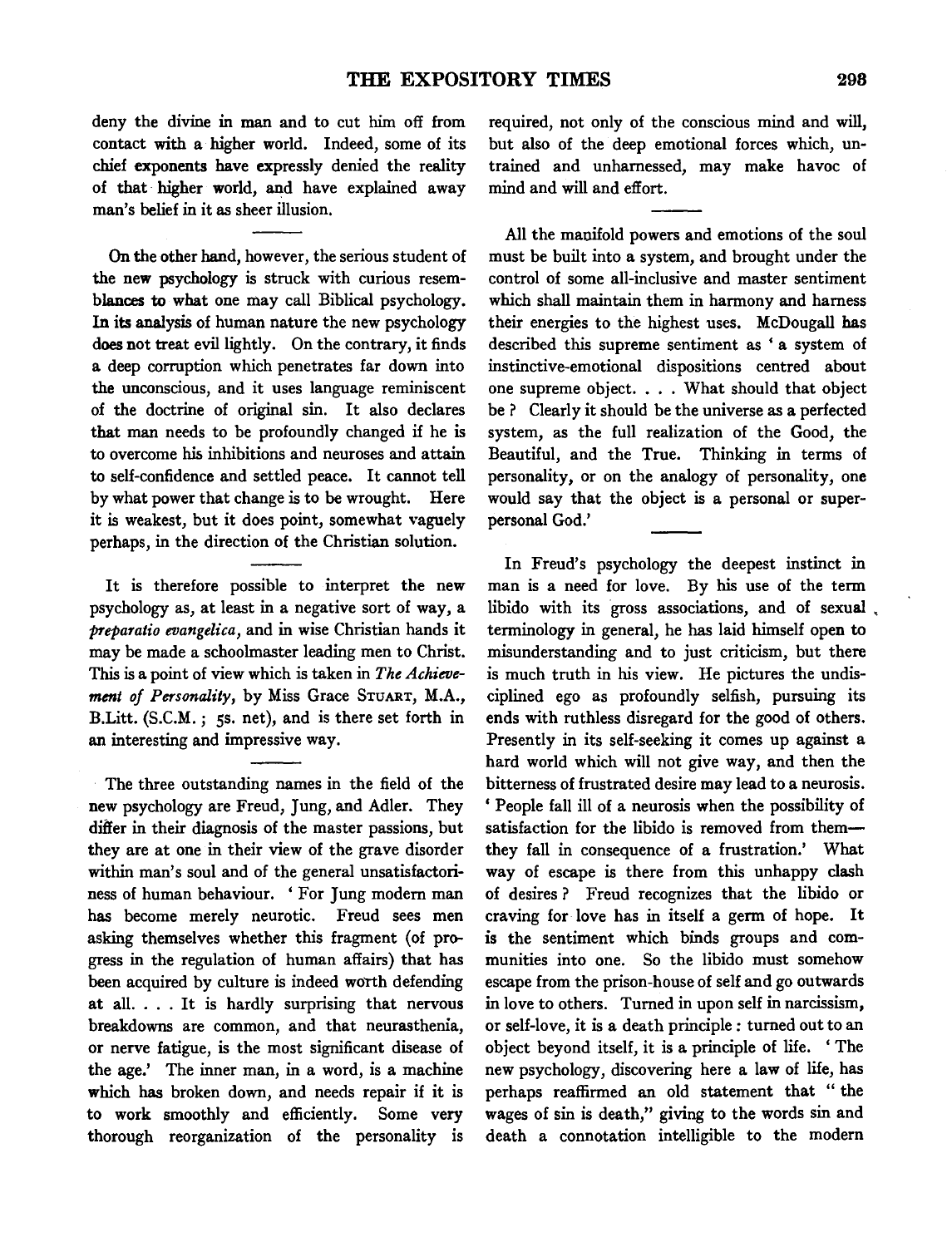*(2a) Collective, passive ecstasy,* in which the external agency is a group or crowd.

We remember how Saul, as anointed king, was sent away by Samuel to meet a group of *nebi'im,*  and how he became enthused and prophesied.<sup>1</sup> We are, presumably, to infer that Saul was a passive agent, acted upon by the group. Again, Euripides gives us a memorable picture of how Pentheus of Thebes went out to Cithaeron's glens to view the Bacchanalian orgies, and became gripped by the frenzy.2 It is relevant to mention here the Tarantism of Italy in the fifteenth and sixteenth centuries. The belief evidently spread that the bite of the Tarantula spider was deadly. Many who were bitten actually died ; and the others could be aroused from their torpor only by the playing of the flute, which made them rise up and dance furiously, as if in a state of enchantment.<sup>3</sup> Hecker also gives us interesting descriptions of the Dancing Mania of Germany of the fourteenth century, a mania which was liable to take possession of those who watched the delirious dancing of ones already affected.'

In this type of ecstasy we have been considering, we notice the effect of a group or a crowd upon an individual. Often the individual is pre-disposed to affection by his possessing some fear or illusion ; when he is alone, reason and will may keep these in subjection ; but when he comes into contact with an ecstatic group, the higher centres of control are relaxed.<sup>5</sup> Where there is no pre-disposition to affection in the individual who comes into contact with the ecstatic group, his initial mental state is often one of curiosity ; that gives way to astonishment at the weird phenomena, to fascination by the rhythmic movements of those in ecstasy ; then follows the relaxation of the inhibitions to emotion and action, the overshadowing of reason, and the paralysis of the will *;* and the individual becomes absorbed in the group.

*(2b) Collective, passive ecstasy,* in which the external agency is a group-leader. We recognize that in this type the influence of the group or crowd is operative, but the dominant influence is that of the leader. The main stimuli come from him, and are often deliberately applied by him. The expert leader develops a science of stimulation. We can find illustrations in almost every religious revival, for almost all revivals of the religious consciousness among a people are due to the work and

witness of individuals. Several interesting illustrations are to be found in John Wesley's *Journal.*  Some tell of amazing scenes during his preaching, when scores fell before him as dead, and many cried out, wildly gesticulating.8 It is Dimond who says : ' If we admit that the crowd is the primitive, biological herd, Wesley was an eminently skilful herd-leader.' 7 But such a herd-leader or groupleader has very definite methods of procedure. It is possible for a crowd to be so dull and unresponsive that he can achieve no results at all. He must use means such as music to get a ' psychological crowd.' The means used have often been described as ' affirmation, repetition, contagion.' The sermons of revivalist preachers usually consist of the affirmation of one or two truths strongly expressed, and their constant repetition. They choose hymns whose choruses are of value because they repeat a phrase over and over again. In this way the field of consciousness is narrowed for the listeners, and one thought may occupy the mind, and gain control of the motor-centres, apart from the will. Then the influence of the crowd does its work. In such revivals the personality of the leader is the dominant influence ; he supplies the stimuli, and even if he can by no means control the results, yet he can, if he is a man of sanctified wisdom, be the mainspring of a movement which may do much good *;* if he is a charlatan, he can do incalculable harm.

(3) *Individual ecstasy.-Even* in ancient times we have examples of solitary ecstatics, as the Egyptian story of Wen Amon shows.<sup>8</sup> We know that the prophet Elisha became enthused by the influence of music  $(2 K 3^{15})$ . And in 2 Co 12 we read of 'a man in Christ,' who was caught up into paradise, and heard unspeakable words. Now it may be argued that such ecstatics are people of an abnormal variety, that they have an exceptionally high emotional sensibility, but they cannot be dismissed so summarily.

When, for example, we study the Sufis of Islam, and some of the great Christian mystics, we soon come to recognize that certain facts stand out clearly. The mystics' great claim is the immediacy of their awareness of God. But the mystical life has to be cultivated, and ecstasy is a stage on the journey which leads to the complete unification of the worshipper with God. The ecstatic experiences of the great mystics may not be of a demonstrative sort at all. They may be quiet and

• Cf. 'The Voyage of Wen Amon,' in Erman's *Literature of Ancient Egypt.* 

<sup>&</sup>lt;sup>1</sup> I S 9; cf. 1 S 19<sup>20-24</sup>. <sup>1</sup> Euripides, *Bacchas*.

<sup>1</sup> Hecker, *Epidemics of ths Middle Ages,* n7.

<sup>•</sup> Hecker, *op. cit.* 87 f.

<sup>1</sup> Starbuck, *The Psychology of Religion,* 168.

<sup>&</sup>lt;sup>6</sup> Wesley's *Journal*, ii. 203 f.<br><sup>7</sup> *Psychology of the Methodist Revival*, 131.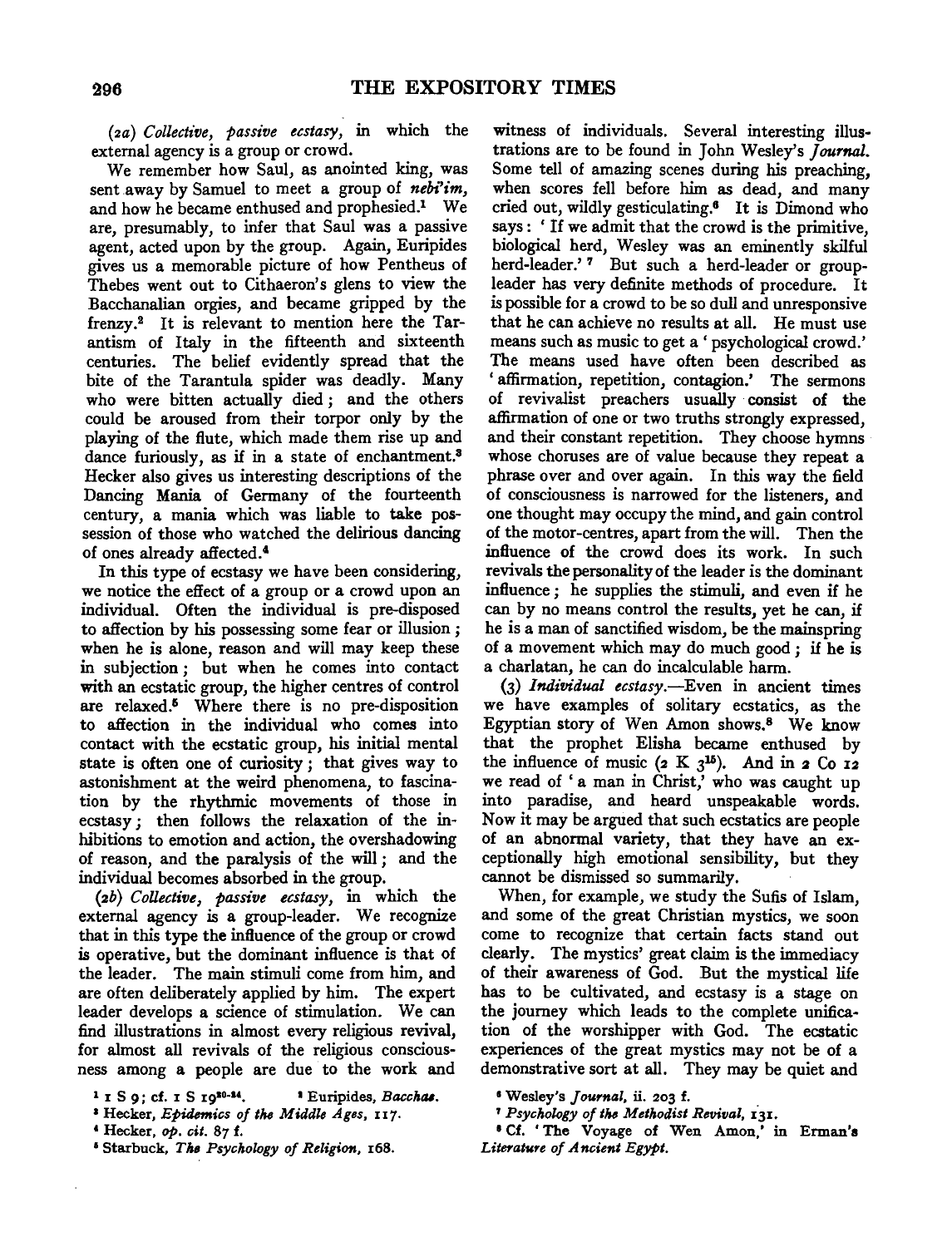contemplative, but none the less real ; and they occur not usually at the beginning of the religious life, but at a developed stage of it.<sup>1</sup>

Such is a brief survey of various types of ecstasy. Let us try to arrive at an estimate of their religious value. Now we must first of all recognize that such ecstatic experience is often pleasant, and an intense craving for it has often been felt by a devotee.3 And the state of ecstasy has often been sought as a pleasurable experience, as an end in itself, whose good is in its being experienced, and not in any results it may produce in the lives of the participants. And we bear in mind that the judgment has often been passed that collective ecstasy is a phenomenon which occurs at an early stage of religious development, and among primitive or uneducated people. We are in a position now to produce certain arguments in favour of that judgment.

*(a)* We have seen that the way is prepared for the experience of ecstasy by an individual within a group, when by the influence of rhythmic movements, of music, and other agents the inhibitions to emotion, action, and belief are relaxed in him, and one dominant idea takes possession of his mind, to the exclusion of all else. Naturally, in the case of an educated person, the rational and critical faculty will not so readily be lulled into quiescence, the field of consciousness will not so readily be narrowed, as in the case of an uneducated person. He will for a much longer time maintain his independence of mind against the influence of a crowd.

(b) We have quoted cases where a pre-condition to ecstasy was the possession on the part of the individual coming into contact with the group, of a fear or illusion which might be quite irrational, but had never been banished from the mind. And, of course, we cannot deny that such irrational fears and obsessions are commonest among uneducated people.

*(c)* It is a notable fact that the manifestations of ecstatic experience of a highly demonstrative sort which accompanied Wesley's preaching took place in two localities in particular, namely, around Bristol and Newcastle. And Wesley himself says that the population of these districts was among the most degraded and the most ignorant in all England.<sup>3</sup>

The question that confronts us now is this : ' Is there any religious value in such ecstatic experi-

1 Cf. Dr. Rufus Jones in *Psychology and the Church,* 

ences ? Or are they merely pleasant, and desired as an end in themselves? Often the value of the experience must depend upon the nature of the stimuli that have been used to induce it, and even more upon the mind-content of the experients. Where the former are dancing or drugs or music, and the experients are rude and uneducated, the ecstatic experience can be nothing but an emotional disturbance, which in its effects is definitely demoralizing. We must, however, make an exception in the case of that collective ecstasy which is induced in a group by a leader. The wise leader does not only try to play upon the emotions ; he endeavours to convince the mind and to awaken the conscience. He affirms truths with persistency, so that in this case the stimuli to the ecstatic experience are different, are so different as to demand special treatment. The attention of an individual may be gained in the first instance by the fact that truths, more or less known to him, are presented in a new way and with a compelling power, so that he is made to think. Thought may afford cause for apprehension and disquiet ; the energy of the leader's tones may make delay impossible, and so by the ministry of music and by the influence of the example of others in the group the individual is led on. But owing to the nature of the stimuli which have been used, ecstatic experience so induced may have a noetic quality, and so have real religious value. But that experience will be made fully fruitful in the life of the experient only when the will confirms the action which was taken during the period of emotional and mental stress, and an educative ministry follows. Therefore, we are led to conclude that, whereas a religious revival, generated by a shallow, scalp-hunting emotionalist, may mean only a temporary, and oftentimes pernicious, troubling of the waters of the religious life, yet one which is directed by a leader who is sincere and who knows Him whom he has believed, can issue in great good and spiritual gain for many.

When we pass to consider the religious value of ecstasy as it is found in the lives of the great mystics, *i.e.* individual ecstasy, we note certain facts to begin with :

*(a)* There is not here any influence from a group or from a group-leader.

(b) This type of ecstasy is a stage on the mystic path. Before he reaches it, the individual has had a long training in discipline, and has meditated much on the nature and the works of God. Thus the experience comes to those who are prepared for it, so that the dangers of that collective ecstasy

<sup>70. 1</sup> Cf. *American Journal of Psychology,* xxviii. 584. 1 *Psychology of tha Methodist Revival,* 128.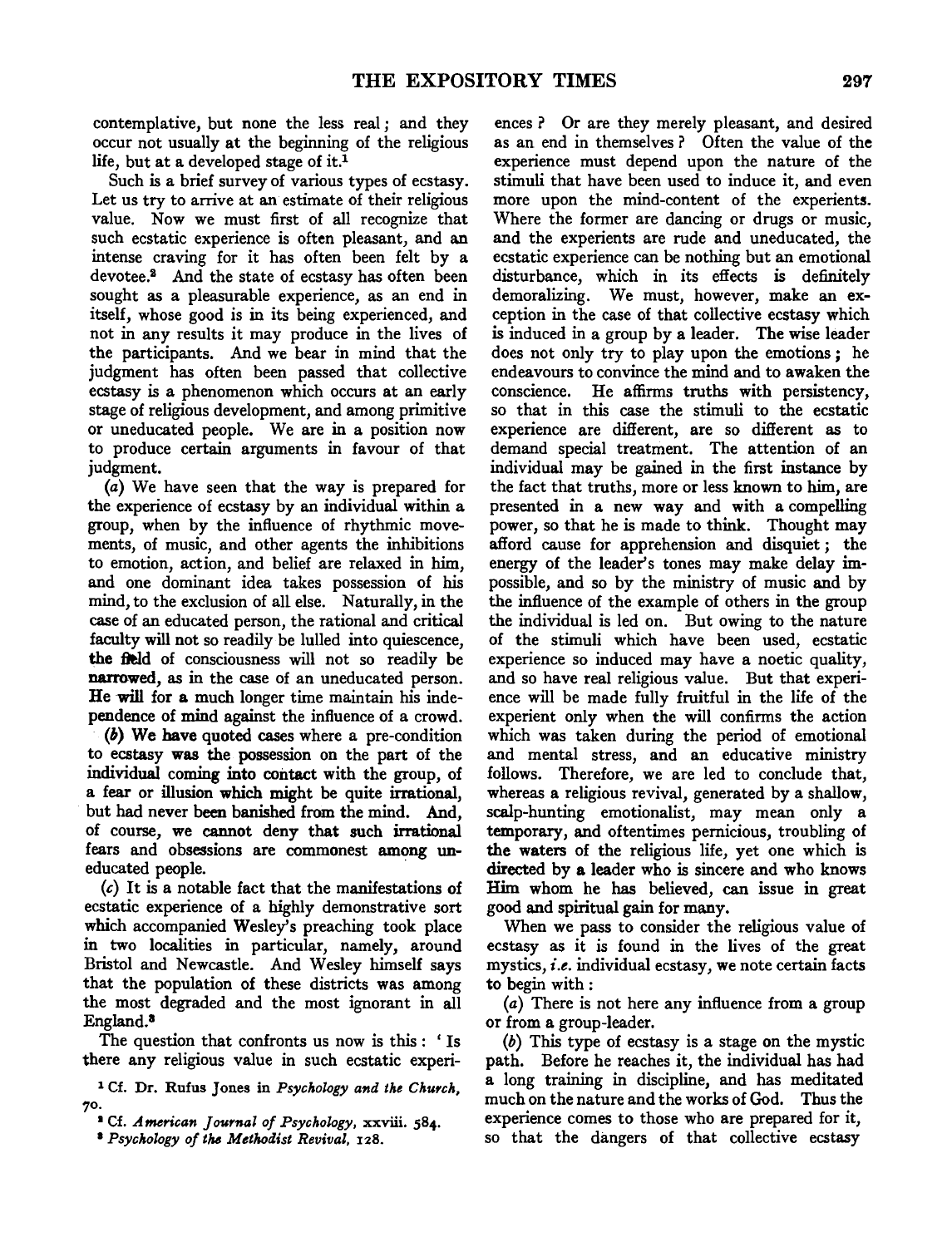induced in a group of uneducated people are not here present.<sup>1</sup>

*(c)* We have already stressed the importance of the nature of the stimuli to ecstasy. Here these are such as have, in the lives of former experients, proved valid and trustworthy.

It is, therefore, with a degree of confidence that we go forward to the attempt to judge the religious value of individual ecstasy. Let us note here and now the individual mystic's own description of his experience. During the experience his awareness of God is so immediate, that, reflecting on it afterwards, he is moved to say: 'God and I were one.' The results for him are an unshakable assurance of God's being and an ineffable joy, which have, or may have, great value for the religious life.

But one big question at once emerges. Do such ecstatic experiences-which, in the case of the individual, are more often quiet and passive than demonstrative-give to the experient not only an assurance of God's being, but a revelation of His nature ? That is a question which it is extremely difficult to answer. Only the mystic himself can supply the main evidence which must be examined and used in coming to a finding, and he is not always able to supply it. Pratt sets forth in this connexion quite a definite conclusion: 'Mysticism is in part emotional, in part ideational and cognitive.  $\ldots$  Feeling there is, usually in great richness ; but this feeling is invariably crystallized about some central idea, some intellectual certainty, which comes to the mystic as a revelation of truth, and which he usually has no difficulty in defining and communicating.' <sup>2</sup> But the final part of that conclusion at least is very questionable. St. Teresa always protested against being asked to describe such experiences : ' " I would not, and I could not, tell all," she would say, "One's innermost thoughts cannot be translated into earthly words without instantly losing their deep and heavenly meaning."<sup>3</sup> And St. John of the Cross and the Sadhu Sundar Singh express themselves to the same effect.<sup>4</sup> In the case of many of the great mystics their ecstatic or mystical experiences are not communicable, and they have no direct social value. The real value of them is for the experient alone. The influence he exerts upon the community is not that of illuminating words, but the witness of a radiant countenance, and

<sup>1</sup> Jones, *Spiritual Energies*, 143.<br>**9** *The Religious Consciousness*, 348.<br>**8 Sir Francis Younghusband,** *Modern Mystics***, 163.** 

' Cf. L. W. Grensted, *Psychology and God,* 203, and Streeter and Appasamy, *The Sadhu,* 140 f.

of a joyfully peaceful life, which proclaim the reality of the spiritual experiences. The experients become energized by the Spirit of God. But the question must now be asked : What place do such ecstatic or mystical experiences occupy in the lives of the great mystics ? At once we come face to face with a great distinction. On the one hand, there are those who have travelled the mystic way, who are 'in Christ,' and who deliberately seek ecstatic experience as an end in itself. They abstract themselves from the world of men, with all its needs, and, remaining at the shrine, they cultivate their souls. Theirs is a self-centred discipline, which is open to condemnation ; it is utterly regardless of the missionary aspect of religion. But on the other hand, there are those who seek ecstatic experience, in order that they may arrive at a new appreciation of spiritual truths, and communicate the result to their fellow-men. But do not those who, by searching, try to find out God, dispense with the Incarnation, and forget that their primary duty as Christians is to proclaim the riches of God in Jesus Christ ? Some may answer that they do not. So far from neglecting the revelation which is in Jesus Christ, they live by it ; and their sole purpose in seeking ecstatic experience is the hope that thereby some of the great truths taught by Jesus Christ may come home to them with compelling power, so that they shall subsequently be able to proclaim them to men with deeper insight into their meaning, and with greater authority.<sup>5</sup>

But even if pure and worthy motives can be put forward for seeking ecstatic experience, nevertheless we must remember that some of the great mystics warned their disciples against such a practice. St. Paul was compelled to reprove the Corinthian Church because of the strife and contention which had been aroused in it by the unseemly conduct of those who claimed that they had had ecstatic experiences, and babbled incoherently in an attempt to communicate what they had seen to others.<sup>6</sup> And we have sufficient evidence to warrant us in believing that St. Paul rejoiced much more to know the power of Christ in the everyday experiences of life than to be received up in spirit into the third heaven, and to hear unspeakable words which it is not possible for a man to utter.7 And the Sadhu Sundar Singh, when asked if he would recommend the ordinary Christian to try to attain to ecstatic

<sup>•</sup> Cf. Sir. Mohammad Iqbal, *Religious Thought in Islam*, 118.<br>
<sup>6</sup> I Co 14<sup>4.19.13.<sup>14</sup>.<br>
<sup>7</sup> 2 Co 12<sup>1-7</sup>; cf. Gal 2<sup>20</sup>.</sup>